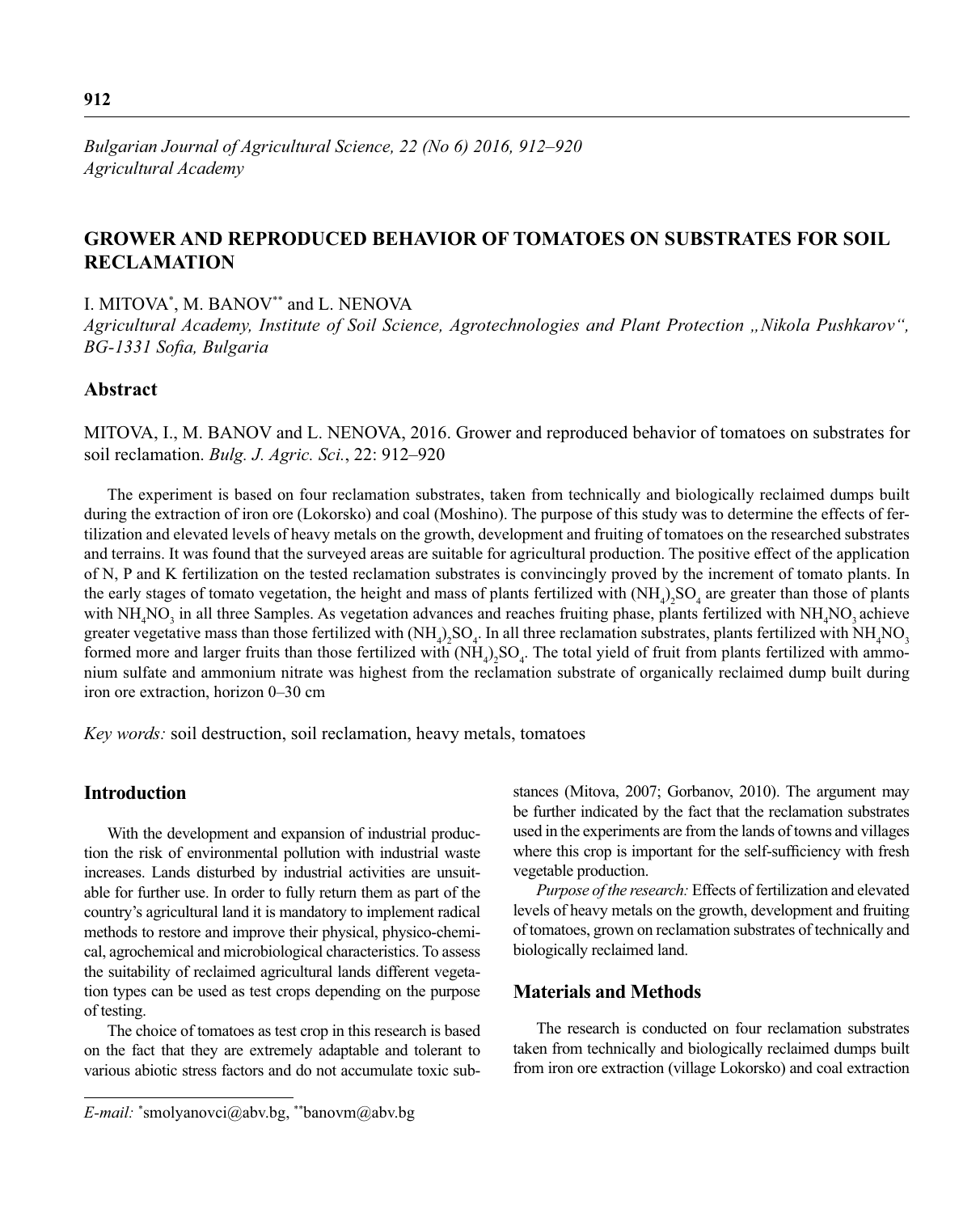(village Moshino) activities. For convenience, the materials used in the experiment will be marked as:

Object 1 – reclamation substrata from biologically reclaimed dump in the Moshino region, horizon 0-30 cm;

Object 2 – reclamation substrata from technically reclaimed dump in the Moshino region;

Object 3 – reclamation substrata from biologically reclaimed dump in the Lokorsko region, horizon 0-30 cm;

Object 4 – reclamation substrata from technically reclaimed dump in the Lokorsko region;.

Table 1 presents the values of the agro-chemical indices, characterizing the soil substrates included in the research. The soil acid-base reaction in Object 1, 2, and 3 is slightly acidic –  $pH_{\text{KCl}}$  changes from 6.8 to – 7.0. The content of humus in Object 1 is average – 3.99%, while in Objects 2 (0.93%) and 3 (1.14%) it is relatively low. The content of mineral nitrogen in Object 1 is average – 53.9 mg.kg<sup>-1</sup>, while in Objects 2 (28.4 mg.kg<sup>-1</sup>) and 3 (14.5 mg.kg–1) it is low. The content of mobile phosphorus in Object 2 is low, while in Objects 1 and 3 – medium. Regarding the content of  $K_2O$  all three Objects show very good deposits.

According to their mechanical composition the investigated substrates are from heavy sandy-clay to lightly clay (Table 2).

The content of trace elements and heavy metals (Table 3) is

#### **Table 1**

### **Agrochemical characteristic of substrates for reclamation**

within the permissible under the provisions of Regulation № 3 for limit values of concentration of harmful substances in soil, with the exception of the high levels of concentration in terms of lead and copper in Object 4 (Nikolov and Zlatareva, 1999; Zlatareva and Nikolov, 1999).

A sample with hybrid tomatos "Nikolina-F1" was planted during the first ten days of April on all four Samples. Containers holding 4 kg of soil were used for the purposes of the research, with each sample containing four repetitions.

#### *Scheme of the samples*

Control sample – non-fertilized Sample background $P_{600}K_{757} + N_{400+400}$  (NH<sub>4</sub>)<sub>2</sub>SO<sub>4</sub> Sample background $P_{600}K_{757}$  + N  $_{400+400}$  – NH<sub>4</sub> NO<sub>3</sub> The research scheme includes:

1. Control sample (w/o fertilizers) and samples 2 and 3 with application of mineral fertilizers. The nitrogen in Sample 2 has been applied at levels of 800 mg N/kg soil in the form of  $(NH_4)_2SO_4$ . The nitrogen fertilization in Sample 3 is at the same levels, but in the form of  $NH<sub>4</sub>NO<sub>3</sub>$ . The phosphorus and potassium fertilization in the research is background and is made by depositing  $KH_2PO_4$  while preparing the soil substrates used for filling the containers at levels of 600 mg  $R/kg$  soil and

| Object     | pH               |     | $NH_{4}N+NO_{2}-N$ | P <sub>3</sub> O | K.O  | Humus         |
|------------|------------------|-----|--------------------|------------------|------|---------------|
|            | H <sub>2</sub> O | KCl | $mg.kg^{-1}$       | $mg.100g^{-1}$   |      | $\frac{0}{0}$ |
| Object 1   | 7.2              | 6.8 | 53.9               | 7.5              | 61.4 | 3.99          |
| Object 2   | 7.7              | 7.0 | 28.4               | 1.3              | 57.5 | 0.93          |
| Object $3$ | 8.1              | 7.0 | 14.5               | 5.6              | 36.8 | 1.14          |
| Object 4   | 8.1              |     | 26.1               | 11.4             | 29.1 | 0.47          |

#### **Table 2**

#### **Mechanical composition of substrates for reclamation**

| Object   | Particle size in mm |            |               |               |                |                 |         |            |
|----------|---------------------|------------|---------------|---------------|----------------|-----------------|---------|------------|
|          | Sum > 1             | $1 - 0.25$ | $0.25 - 0.05$ | $0.05 - 0.01$ | $0.01 - 0.005$ | $0.005 - 0.001$ | < 0.001 | Sum < 0.01 |
| Object 1 | 0.0                 | 9.37       | 8.76          | 12.37         | 10.05          | 16.29           | 43.16   | 69.50      |
| Object 2 | 0.0                 | 7.94       | 17.47         | 7.36          | 8.71           | 24.0            | 34.52   | 67.23      |
| Object 3 | 0.0                 | 5.63       | 10.42         | 12.84         | 14.05          | 6.65            | 50.41   | 71.11      |
| Object 4 | 0.0                 | 27.04      | 15.53         | 9.30          | 3.36           | 8.32            | 36.45   | 48.13      |

#### **Table 3**

**Outgoing content of microelements and heavy metals in substrates for reclamation**

| Object   | υu    | Ni   | Pb                  | Zn    | Fe    |
|----------|-------|------|---------------------|-------|-------|
|          |       |      | mg.kg <sup>-1</sup> |       | $\%$  |
| Object 1 | 47.0  | 38.5 | 49.0                | 53.5  | 38700 |
| Object 2 | 45.5  | 8.0  | 97.5                | 73.0  | 21400 |
| Object 3 | 49.5  | 20.0 | 51.5                | 84.0  | 37000 |
| Object 4 | 535.0 | 34.0 | 2575.0              | 312.5 | 88200 |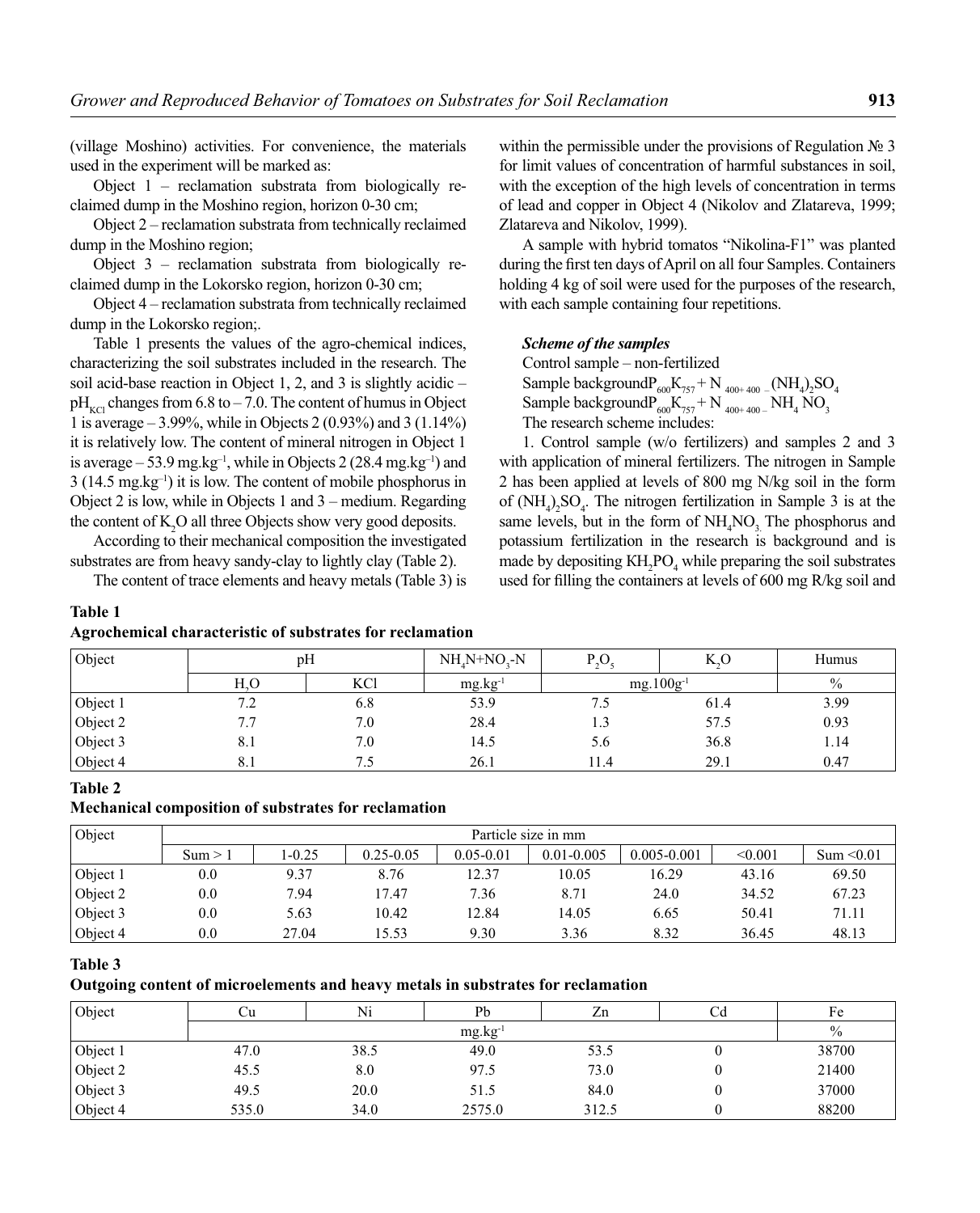757 mg K/kg soil. The nitrogen levels are covered twice – 400 mg N/kg soil during the preparation of soil substrates along with thee phosphorus and potassium fertilization. The other half of the nitrogen is applied one week after planting the plants in pots (Gorbanov, 2010; Mengel and Kirkby, 1982).

 Four tomato plants, in phase 1–2 true leaf stage (phase "crossover") were planted in each container. With Sample 4 (reclamation substrate from technically recultivated dump near Lokorsko), despite repeated replanting of the seedlings in containers, the plants did not survive in any of the versions and the sample was dropped from the research.

The research includes biometrical parameters characterizing the growth and reproductive activities of plants in terms of Samples 1, 2 and 3. During key phases of the tomato development (phase  $5-7<sup>th</sup>$  leaf, phase  $1-2<sup>nd</sup>$  inflorescence and fruit ripening) the following statistics are taken into account: plant height (cm), number of plants in a container, number of leaves and leaf and stems weight (g), stem diameter (cm), number and weight of fruits (g).

The results were statistically processed by statistical package Statgraphics (Anova).

## **Results**

### Influence of reclamation substrates and fertilization on *the development of tomato plants in Phase 5–7<sup>th</sup> leaf (Table 4)*

In early phase  $5-7<sup>th</sup>$  leaf, the height difference between nonfertilized and fertilized plants is statistically proven with high confidence level (P  $\geq$  99%). The plants from the different sites, fertilized with ammonium sulphate are between 1.81 and 2.36 times higher than the non-fertilized ones. If ammonium – nitrate fertilizer is applied, then these height differences compared to the control sample are between 1.76 and 2.30 times.

Plants fertilized with ammonium sulphate showed more rapid growth than those fertilized with ammonium nitrate, but these differences were not proven statistically. During the phenological observation made in this phase – 15 days after planting, plants from the non-fertilized samples at all three sites were weak, with brittle stems, in Phase  $3 - 4<sup>th</sup>$  leaf. At site 2 the leaf textures were twisted on the inside around the central nerve. Despite that the height of the plants fertilized with ammonium sulfate were higher than those with ammonium nitrate at all three sites, at sites 1 and 3 plants with ammonium – nitrate nutrition visually look best developed, with equal growth, fresh with normal turgor and typical coloring corresponding to the species and variety.

There are no proven differences between plants fertilized with different nitrogen fertilizers (Table 4). In contrast, the height of the plants from Site 3 are the least-leaved – 6.0 leaves per plant on average.

**Table 4**

**Effect of reclamation substrates and applied fertilization on the biometric indicators of tomatoes, phase 5–7 leaf**

| Object   | Variant                                                                              | Height of<br>$plants - h$<br>(cm)       | Number<br>of plants             | Number<br>of leaves<br>on plant      | Weight<br>of plant<br>(g)              |
|----------|--------------------------------------------------------------------------------------|-----------------------------------------|---------------------------------|--------------------------------------|----------------------------------------|
|          | 1. checking                                                                          | 13.90                                   | 3.3                             | 4.0                                  | 6.05                                   |
| Object 1 | 2. $(NH_4)$ , $SO_4$                                                                 | 25.10                                   | 3.0                             | 7.33                                 | 14.43                                  |
|          | 3. NH <sub>a</sub> NO <sub>3</sub>                                                   | 24.47                                   | 3.0                             | 7.67                                 | 10.20                                  |
|          | SPD P≥95 %                                                                           | 5.52                                    | 0.6                             | 1.50                                 | 2.74                                   |
|          | SPD P>99 %                                                                           | 8.37                                    | 1.0                             | 2.26                                 | 4.15                                   |
| Object 2 | 1. checking<br>2. $(NH_4)$ , $SO_4$<br>3. $NHaNO3$<br>SPD P>95 %<br>$SPD \geq 99 \%$ | 13.1<br>29.07<br>25.63<br>4.81<br>7.29  | 4.0<br>4.0<br>3.0<br>0.3<br>0.6 | 4.67<br>7.33<br>7.33<br>2.31<br>3.50 | 5.91<br>22.45<br>10.33<br>3.14<br>4.26 |
| Object 3 | 1. checking<br>2. $(NH_4)$ , $SO_4$<br>3. $NHaNO3$<br>SPD P≥95 %<br>SPD P>99 %       | 13.47<br>31.80<br>30.91<br>2.86<br>4.33 | 4.3<br>3.3<br>4.0<br>1.5<br>2.3 | 4.67<br>7.0<br>6.33<br>1.49<br>2.26  | 6.19<br>17.68<br>23.69<br>4.77<br>7.23 |

As a statistical indicator the plants' mass gives the most accurate picture of the impact of applied substances. At all three sites, there is a high statistically proven difference in mass between the control and fertilized samples, as well as between the different fertilized samples (Table 4). Masses of plants fertilized with  $(NH_4)_2SO_4$  are between 2.39 and 2.86 times higher than those of control plants. The differences between samples fertilized with  $NH<sub>4</sub>NO<sub>3</sub>$  non-fertilized ones are between 1.68 and 3.83 times in favor of fertilization.

At Sites 1 and 2 plants fertilized with ammonium sulfate formed larger vegetative mass than those fertilized with ammonium nitrate, while at Site 3 the differences are in favor of plants with ammonium nitrate nutrition. The mass of tomato plants fertilized with ammonium sulphate at sites 1 and 2 is 1.42 and 2.17 times greater than that of tomatoes fertilized with ammonium nitrate. The mass of plants fertilized with ammonium nitrate at Site 3 is 1.34 times greater than that of fertilized with ammonium sulphate.

## *Infl uence of reclamation substrates and fertilization on the development of tomato plants in Phase 1–2<sup>nd</sup> inflorescence (Table 5)*

In Phase  $1-2<sup>nd</sup>$  inflorescence, the height differences between non-fertilized and fertilized plants in all three Sites are statisti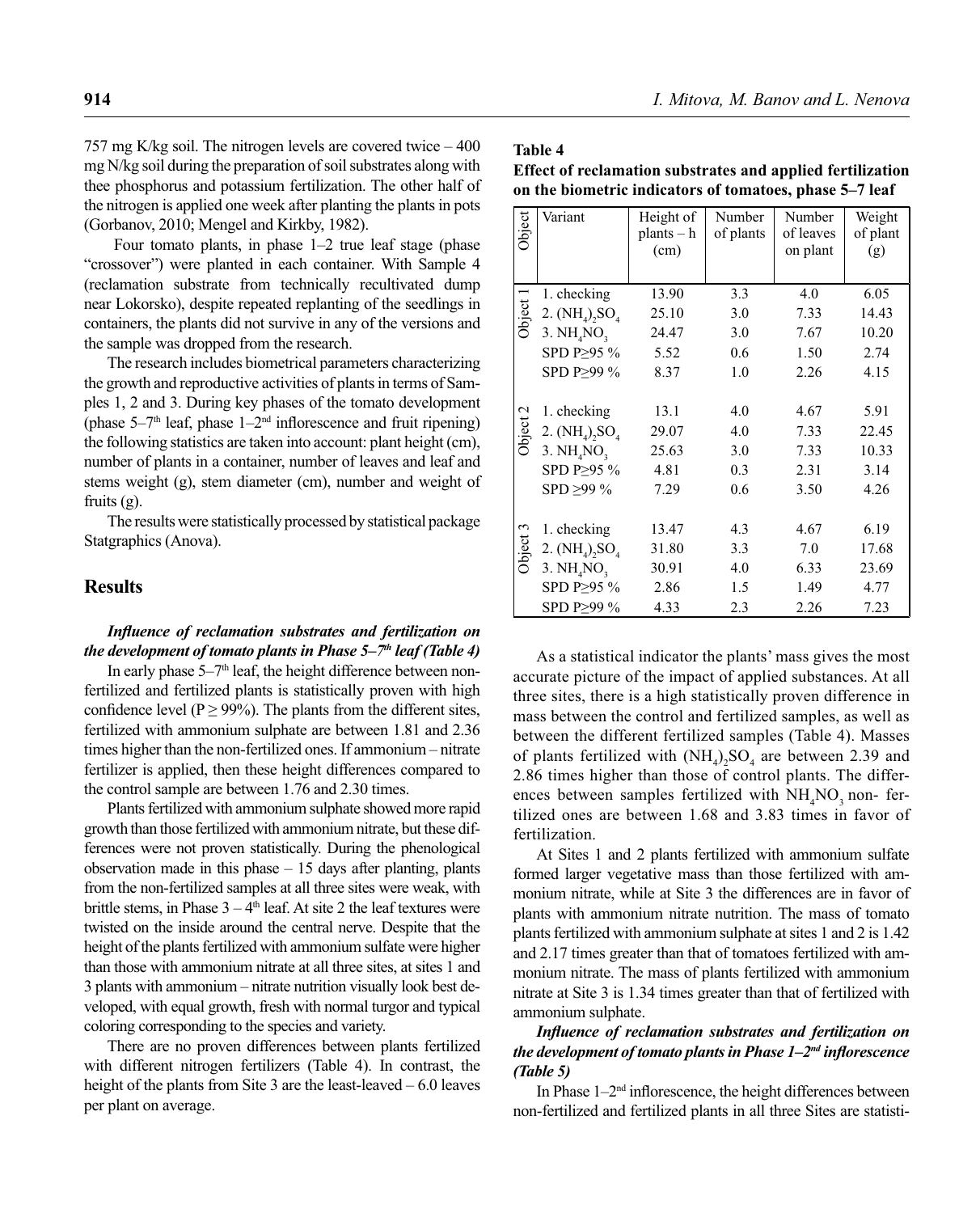cally proven (Table 5). It is also the case, as in the previous phase, that plants fertilized with ammonium sulphate are 1.89 to 2.86 times taller than the non-fertilized ones. For samples with ammonium nitrate the differences in favor of fertilized plants are smaller and range from 1.72 to 2.58 times.

The stem diameter is an important morphological characteristic of plants, taking into account the peculiarities of the growing manifestations of the given species. There are statistically proven differences between non-fertilized and fertilized plants from all sites. There are statistically proven differences between the thickness of stems of fertilized plants in Sites 2 and 3. At Sites 1 and 2, plants fertilized with ammonium sulphate have thicker stems than samples with ammonium nitrate nutrition, while at Site 3 plants from this sample have noticeably thin stems, and the high proportion – plant height/diameter of the stem shows abnormal plant growth.

The average number of leaves for one plant in Phase 1-2nd inflorescence shows the same values at Sites 1 and  $3 - 8.89$ leaves per plant and similar value – 8.22 per plant at Site 2. In this phase, the highest growth was observed in Site 3 – from 6 leaves per plant in phase  $5 - 7<sup>th</sup>$  leaf up to 8.89. Statistically proven differences between non fertilized and fertilized plants were recorded only at Sites 1 and 2. The samples at Site 3 demonstrated no differences in the number of leaves per plant.

There are proven differences between the masses of leaves of non fertilized and fertilized plants at all three sites. At Sites 2 and 3 are recorded differences in the leaf mass even between the fertilized samples. Plants fertilized with ammonium sulfate have proven to have higher leaf mass than those fertilized with ammonium nitrate. The same pattern is also observed at Site 1, but it is not statistically proven. The highest average leaf mass is at Site 3 – 16.92 grams per plant. At Site 1, it is 15.63 grams per plant, and at Object  $2 - 11.64$  grams per plant.

Comparing the different reclamation substrates shows that there is no difference in the leaf mass between the control samples at the different sites. There are proven differences in the leaf mass of plants fertilized with ammonium sulphate (at  $P \geq$ 95%, SPD = 7.97) between Sites 2 and 3. The samples fertilized with ammonium nitrate show no evidence of differences between the different sites.

## *Infl uence of recultivation substrates and fertilization on plant growth in phase ripening of the tomatoes*

In the final phase, the samples with highest average plant height are those from Site  $3 - 73.51$  cm/plant. At Sites 1 and 2, the average height of the plants is almost identical  $-67.11$ cm/plant and 67.79 cm/plant. Plants fertilized with ammonium sulphate from the three sites are with 1.35 to 2 times taller stems than the non-fertilized ones. The samples, fertilized with ammonium nitrate show differences compared to the non-fertilized samples of 1.32 to 2.15 in favor of fertilization.

In all three reclamation substrates differences in the height of the plants are proven only between fertilized and non-fertilized plants. The height of the plants fertilized with ammonium sulfate and ammonium nitrate shows no statistically proven differences. In the first and third sites the trend, fertilized with ammonium sulphate plants to be taller than those fertilized with ammonium nitrate, is retained.

# **Table 5**

| Effect of reclamation substrates and applied fertilization on the biometric indicators of tomatoes, phase 1st- 2 <sup>nd</sup> raceme |  |
|---------------------------------------------------------------------------------------------------------------------------------------|--|
|---------------------------------------------------------------------------------------------------------------------------------------|--|

| Object   | Variant                            | Height of<br>plants $- h$ (cm) | Diameter of<br>stem – d $(cm)$ | Correlation<br>h/d | Number of<br>leaves on plant | Weight of<br>leaves<br>(g) | Weight of<br>stems<br>(g) |
|----------|------------------------------------|--------------------------------|--------------------------------|--------------------|------------------------------|----------------------------|---------------------------|
|          | 1. checking                        | 24.84                          | 0.29                           | 85.66              | 4.33                         | 2.09                       | 1.55                      |
| Object 1 | 2. $(NH_4)$ , $SO_4$               | 47.03                          | 0.60                           | 78.38              | 11.67                        | 24.94                      | 8.44                      |
|          | 3. NH <sub>4</sub> NO <sub>2</sub> | 42.73                          | 0.55                           | 77.69              | 10.67                        | 19.86                      | 11.41                     |
|          | SPD P $\geq$ 95 %                  | 9.22                           | 0.06                           |                    | 2.58                         | 8.43                       | 2.83                      |
|          | SPD P>99 %                         | 13.96                          | 0.10                           |                    | 3.91                         | 12.77                      | 4.29                      |
|          | 1. checking                        | 16.13                          | 0.20                           | 80.65              | 4.67                         | 0.87                       | 0.73                      |
| Object 2 | 2. $(NH_4)$ , $SO_4$               | 46.07                          | 0.57                           | 80.82              | 10.0                         | 18.53                      | 9.13                      |
|          | 3. NH <sub>4</sub> NO <sub>2</sub> | 41.67                          | 0.49                           | 85.04              | 10.0                         | 15.51                      | 7.33                      |
|          | SPD P $\geq$ 95 %                  | 5.71                           | 0.07                           |                    | 2.40                         | 3.00                       | 1.82                      |
|          | SPD P>99 %                         | 8.66                           | 0.11                           |                    | 3.64                         | 6.08                       | 2.85                      |
|          | 1. checking                        | 22.07                          | 0.36                           | 61.31              | 7.67                         | 3.25                       | 2.53                      |
| Object 3 | 2. $(NH_4)$ , $SO_4$               | 49.57                          | 0.47                           | 105.47             | 9.67                         | 28.77                      | 15.53                     |
|          | 3. $NH4NO3$                        | 43.97                          | 0.70                           | 62.81              | 9.33                         | 18.75                      | 9.04                      |
|          | SPD P≥95 %                         | 4.06                           | 0.10                           |                    | 3.05                         | 4.89                       | 2.25                      |
|          | SPD P≥99 %                         | 6.15                           | 0.15                           |                    | 4.62                         | 7.41                       | 3.41                      |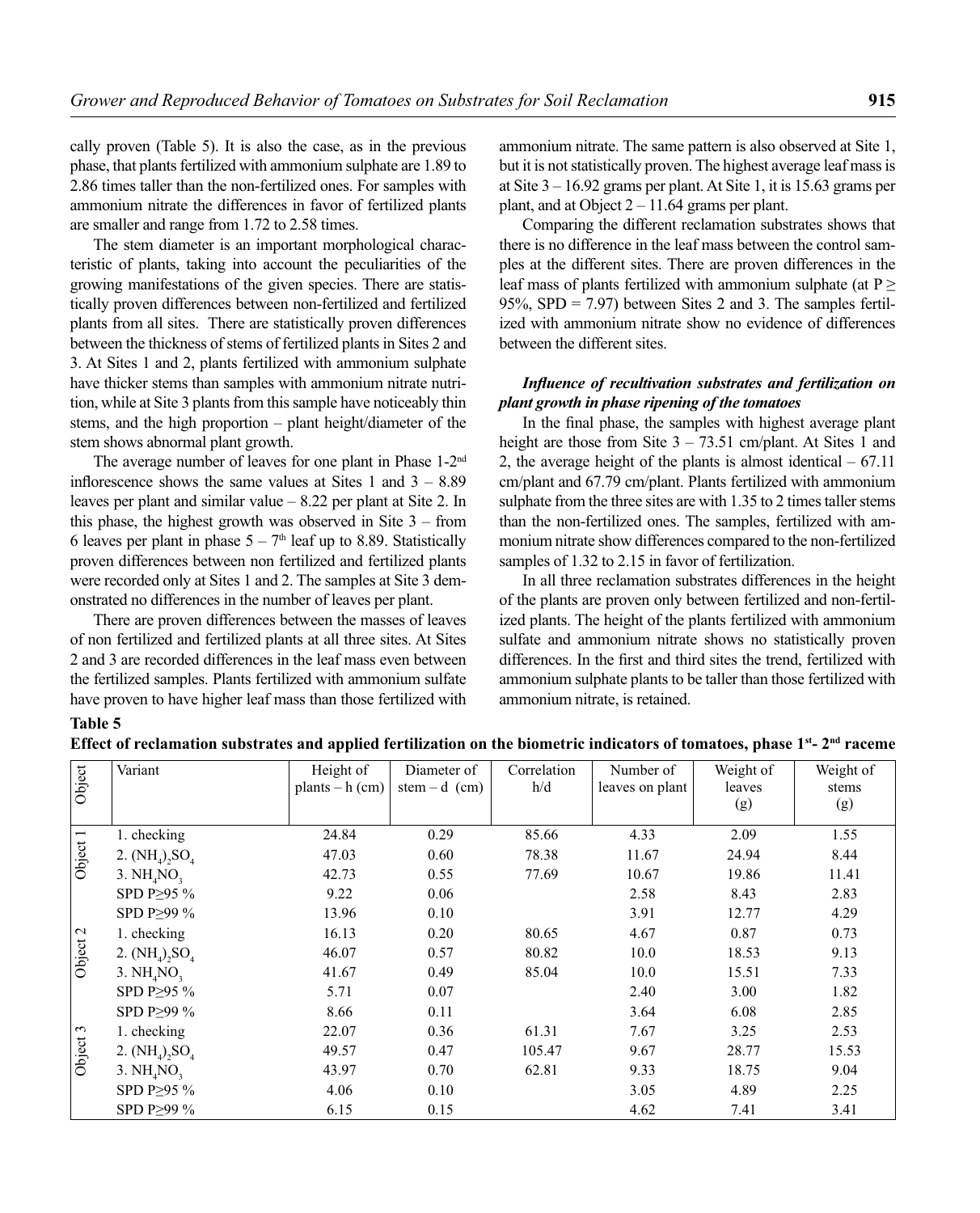There is evidence of differences in the diameters of the stems between fertilized and non-fertilized plants in all 3 sites, at Site 1 there is also evidence of a difference in the stem thickness between the two types of fertilization.

The obtained values of the ratio height / diameter of the stem (h/d), with the exception of the control sample of Site 3, where the plants are weak and lying, are in the range indicated as optimal for the growth and development of tomato plants (Boteva and Cholakov**,** 2011).

In the phase of ripening fruits, the plants from Site 3 have the highest average count of leaves per plant – 46.11 pc/plant and at Sites 1 and 2 the numbers are close – 40.43 pc/plant at Site 1 and 41.0 units/plant at Site 2.

Similar to the plant height, the samples fertilized with ammonium sulfate at sites 1 and 3 have formed a greater number of leaves compared to plants fertilized with ammonium nitrate.

The greatest leaf mass have the plants from Site  $1 - 88,49$ gr/plant, at Site 3 it is 85,95 gr/plant and at Site  $2$  – the lowest 68.20 gr/plant. Leaf mass of samples fertilized with ammonium sulfate is greater than this of plants fertilized with ammonium nitrate at all three sites.



**Fig. 1 A. Effect of reclamation substrates on the heights of non-fertilized tomato plants**



**Fig. 1 С. Effect of reclamation substrates and fertiliza**tion with  $\mathrm{NH}_4\mathrm{NO}_3$  on the heights of tomato plants

At the end of the research, in all three tested samples (control, ammonium sulfate and ammonium nitrate) the mass of leaves was lowest at site 2, which was proven with high levels of reliability (with control  $P \ge 95\%$ , and in the other two versions  $P \ge 99\%$ ).

Masses of stems, similarly to leaf masses are highest in Site  $1 - 56.71$  g/plant, Site 2 had an average weight of plants of 55.09 g/plant and Site  $3 - 46.66$  g/plant. The aerial vegetative mass of plants fertilized with ammonium sulphate are 9.08 to 19.36 times higher than those of non fertilized plants and those of plants fertilized with ammonium nitrate are from 7.93 to 26.64 times greater compared to the control samples.

The control samples of all three sites have statistically proven differences in the stem masses (at  $P \ge 99\%$ , SPD = 3.32). Samples fertilized with ammonium sulfate have demonstrated differences in the stem mass between sites 2 and 3 and 1 and 2 (at  $P \ge 99\%$ , SPD = 24.26). Samples fertilized with ammonium nitrate lack proven differences in the stem mass between all three sites.

At Sites 1 and 3 there is a proven difference only between fertilized and non fertilized plants. There is no difference be-



**Fig. 1 В. Effect of reclamation substrates and fertiliza**tion with  $(\mathbf{NH}_{4})_{2}\mathbf{SO}_{4}$  on the heights of tomato plants



**Fig. 1 D. Effect of reclamation substrates and fertilization on the heights of tomato plants**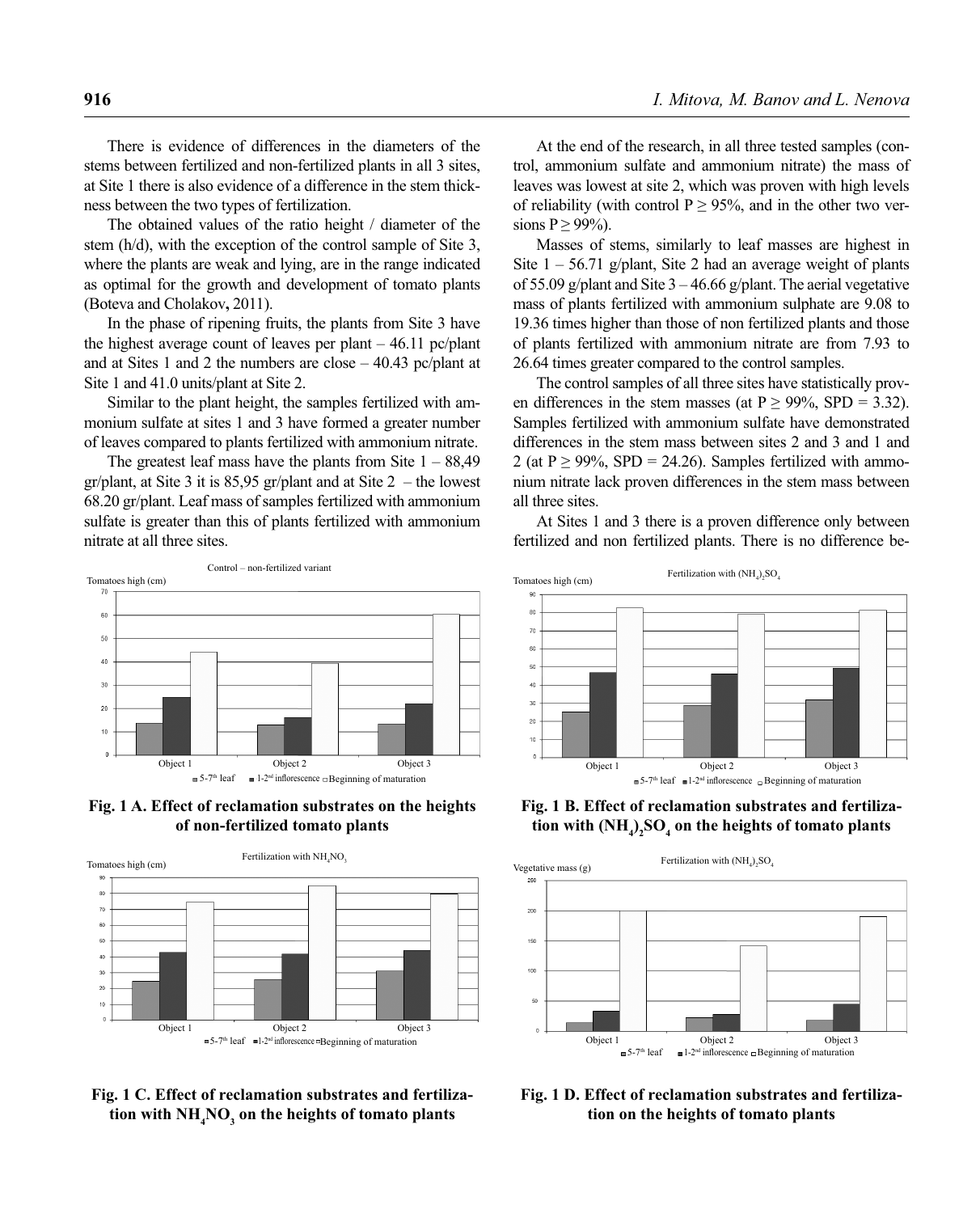tween plants fertilized with different nitrogen fertilizers. At Site 2, however, there were proven differences between plants fertilized with ammonium sulfate and those fertilized with ammonium nitrate at  $P \ge 99\%$ .

## *Effect of reclamation substrates and applied fertilization on plant growth and the dynamics in the accumulation of vegetative mass*

Figure 1A presents the dynamics in plant growth in all three data collection phases. It is recorded that the control samples with the highest growth rate at the end of the research are those from Site 3, despite the fact that in the previous phase the plants from Site 2 were taller.

The trends with plants fertilized with ammonium sulfate (Figure 1B) are reversed. Despite the fact that the start for plants from Site 3 was better, at the end of the research Site 1 has the tallest plants. On Site 3 plants fertilized with ammonium nitrate (Figure 1C) are higher than those of Site 1 during all three data collection phases. At Site 2 the height of the plants fertilized with ammonium nitrate was greatest at the end of the research.

Plant tomatoes grown without fertilizers, as well as those

Control – non-fertilized variant



The masses of the aerial parts of the plants in the control sample (Figure 2A) at Site 1 have shown the highest readings at the end of the research. The same goes for plants fertilized with ammonium sulfate (Figure 2B). The mass of plants in samples fertilized with ammonium nitrate (Figure 2C) at Site 3 is the greatest at the end of the study. With both the control and fertilized samples, however, plants grown on Site 1 have larger mass than those on Site 2.

During the conducted research samples without fertilization are lacking fruit formation, due to the weak and depressed plant growth in all three sites the fruits were aborted and did not form ovaries. The first ripe fruits were reported in plants fertilized with ammonium nitrate from Site 1. On Site 1 plants fertilized with ammonium sulphate have not formed fruit. The mass of tomato fruits collected on Site 2 averaged 13.07 g/plant, and from Site 3 7.5 g/plant. Plants fertilized with ammonium nitrate formed more and larger fruits at all three soil substrates compared to those fertilized with ammonium sulphate. Among the plants fertilized with ammonium nitrate the highest total fruit



**Fig. 2 А. Effect of reclamation substrates on the forming biomass from non-fertilized tomato plants**

 $\blacksquare$  5-7<sup>th</sup> leaf

 $25$ 

 $\overline{a}$ 

 $15$  $10$ 



**Fig. 2 С. Effect of reclamation substrates and fertilization**  with  $\mathrm{NH}_4\mathrm{NO}_3^{}$  on the forming biomass from tomato plants

**Fig. 2 В. Effect of reclamation substrates and fertilization**  with  $(NH_4)_2SO_4$  on the forming biomass from tomato plants



**Fig. 2 D. Effect of reclamation substrates and fertilization on the forming biomass from tomato plants**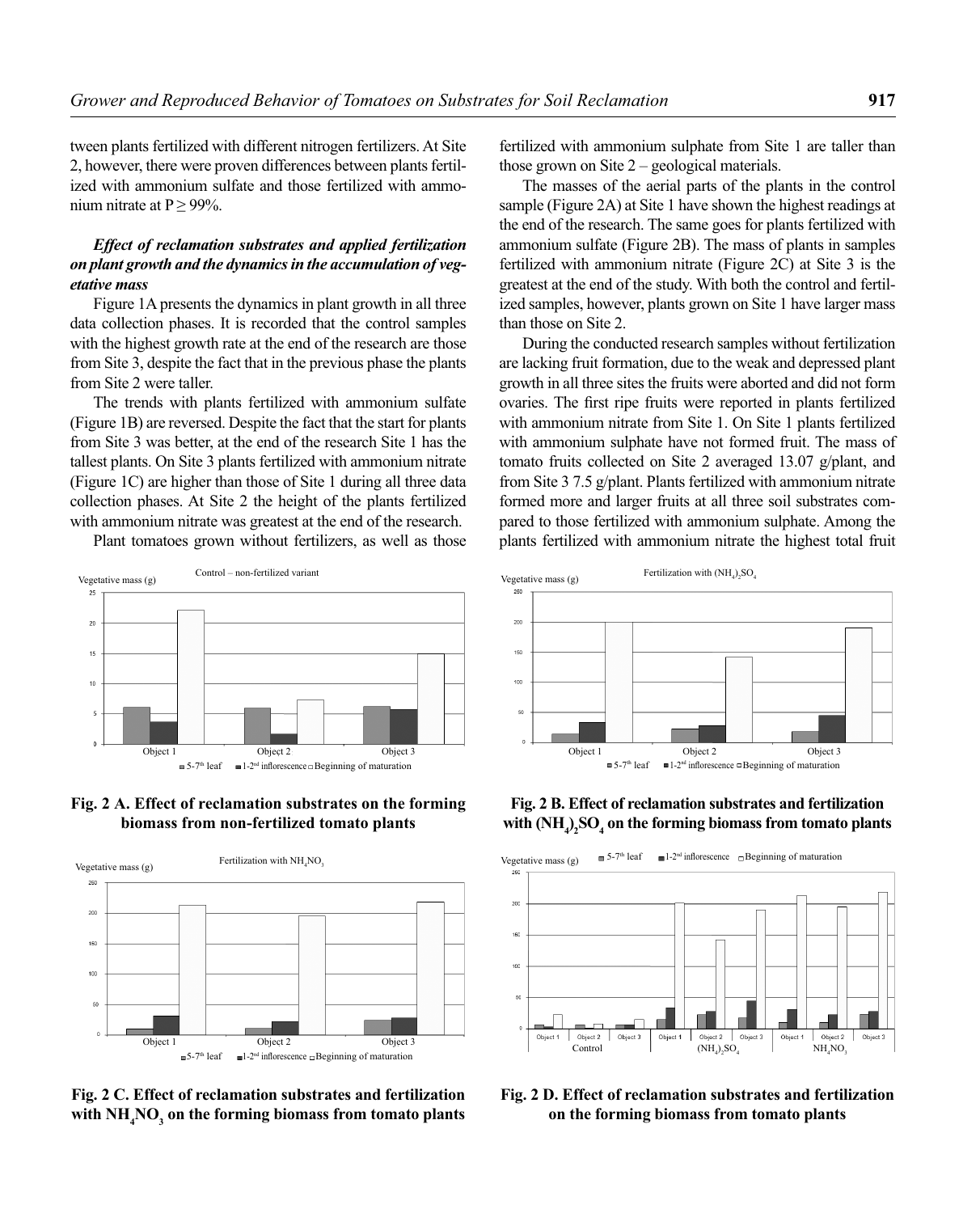mass is recorded at Site  $3 - 66.53$  g/plant, 59.63 g/plant from Site 1 and 38.21 g/plant from Site 2.

### **Discussion**

The terrains, from which the recultivation substrates, which are used for carrying out the research, are extracted, are close to populated areas. This determined the choice of the experimental culture, i.e. plant of economic and agricultural importance to farmers in the regions. Traditionally, tomatoes are the most widespread culture in Bulgaria (Mitova, 2007). Many studies have proven the extremely wide adaptability and tolerance of tomatoes to a variety of stress factors (Dinev et al., 2006). Despite the great adaptability to various growing conditions in order to have optimal development, tomatoes requires a certain range of parameters ensuring high yields and quality. The input pH and nutrient content in the soil substrates showed that the soil parameters are unfavorable for normal growth and development of tomatoes. The contents of organic matter, with the exception of Site 1 is low, the contents of  $P_2O_5$  is also low. Plants have low to medium access to mineral nitrogen. Only the potassium levels in all sites are high. It is obvious, as evidenced by the poor development of the plants in the control samples at all three objects that the nutrient contents creates conditions not only for nutritional deficiency, but also for an unbalanced absorption of elements. The choice of N, P, K fertilization rates is consistent with the deposits of these elements in the soil substrates and plants' need them (Botеva and Cholakov, 2010; Gorbanov, 2010; Mitova, 2007).

The soil reaction at all sites is alkaline, having in mind that the optimal medium for tomatoes is slightly acidic – pH out water from 6.0 to 6.5. This determined the choice of nitrogen fertilizers  $-(NH_4)_2SO_4$  – physiologically-acidic fertilizers, where nitrogen is in the form of ammonium ( $NH<sub>4</sub>^+$ ). Regarding  $NH<sub>4</sub>NO<sub>3</sub>$ – physiologically neutral fertilizer, nitrogen is in ammonium and nitrate forms  $(NH<sub>4</sub> + and NO<sub>3</sub>)$ . Both nitrate and ammonium nitrogen is absorbed and metabolized in plants (Gorbanov, 2010; Mengel and Kirkby, 1982; Mitova et al., 2005; Mitova, 2007). In neutral medium (sand, water plants) it is considered the tomatoes grow best on a mixed nitrogen source, at a certain ratio between  $NH_4^+$  and  $NO_3^-$ , in which the proportion of nitrates reaches 80% (Merkel, 1973). In terms soil conditions, however, the picture is much more complex. In many cases, nitrates are the preferred nitrogen source for crop growth, but it depends on many factors: species and varietal characteristics, the plant carbohydrate regime, pH, soil temperature, light conditions, etc. (Mengel and Kirkby, 1982; Mitova, 2007).

The number and weight of leaves are important indicators, characterizing the overall development of the plants and have a direct impact on the photosynthetic potential and respectively,

on the plants productivity. At all sites the fertilized samples have more leaves than the control ones. Statistically proved differences in all three sites are recorded only between the control and fertilized samples (Table 4).

The trend, plants fertilized with ammonium sulphate to be taller than those fertilized with ammonium nitrate, is persistent at all three sites, and in phase 1st-2<sup>nd</sup> inflorescence. Proven statistical differences between the two fertilized samples are recorded only at Site 3 (at  $P \ge 95\%$ , SPD = 4.06). Plants from Site 3 appear to be the highest at this stage too, with average height of 38.54 cm. With a height of 38.2 cm the plants from Site 3 are almost equal to those of the samples from Site 3. At Site 2 the average plant height is the lowest – 34.62 cm.

Taking into account the influence of soil substrates on the formation of vegetative mass in this phase, no differences were statistically proven differences (at  $P \ge 95\%$ , SPD = 1.44) between the control samples at the different sites. In terms of plants fertilized with ammonium sulfate (at  $P \ge 95\%$ , SPD = 6.45) statistical evidence of a difference in the mass of plants is recorded between Sites 1 and 2. However, among the masses of plants fertilized with ammonium nitrate, the differences between sites 1 and 3 and sites 2 and 3 are proven even at  $P \ge 99\%$  $(SPD = 6.83)$ .

In the early phase of its development  $5<sup>th</sup> - 7<sup>th</sup>$  leaf, when the plants are weak and not well rooted, the acidifying effect of ammonium sulfate had a noticeably better effect on the growth performance compared to the ammonium nitrate (Table 4). As a result of nitrification  $NH_4^+$  from  $(NH_4)_2SO_4$  is oxidized to nitrite and then to nitrate. This process is associated with the release of  $H^+$ , which in turn leads to acidification of the soil. As a result, the changes in soil reaction create favorable conditions for the development of tomatoes, according to their physiological requirements.

There is a high degree of proved differences ( $P \ge 99\%$ ) between the masses of stems in the different samples from Sites 1, 2 and 3. The average mass of stems shows the same patterns as the leaves. The highest weights of stems – 9.03 grams per plant were measured at Site 3, and the lowest, 5.73 grams per plant – at Site 2. There are no differences in the stem mass between the non fertilized plants from all three sites. Similarly to the leaf masses, the masses of stems fertilized with ammonium sulphate have proven differences between the three sites. On the contrary, plants fertilized with ammonium nitrate showed no evidence of differences in the masses of stems between the different Sites.

It is noteworthy that the reported plants' mass of the control samples in phase  $1-2<sup>nd</sup>$  inflorescence at the 3 sites are lower than this of plants in stage  $5-7<sup>th</sup>$  leaf (Table 5). The reason for this is the serious attack on the samples by mildew, regardless of the plant-protection measures taken during the whole experiment,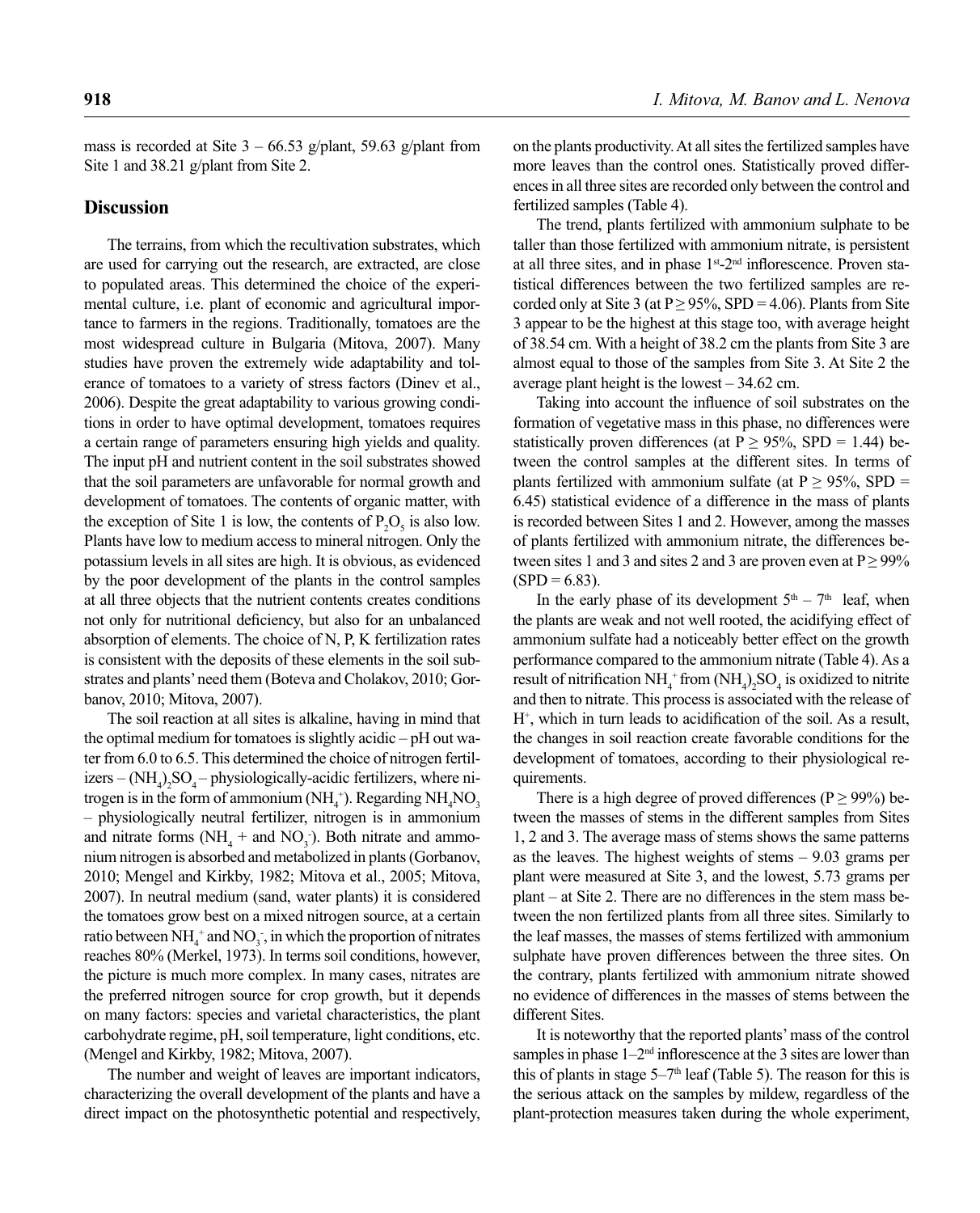

### **Fig. 3. Effect of reclamation substrates and fertilization on the weight of tomato harvest**

Site  $2 - 195.33$  g/plant vegetative mass and 38.21 g/plant fruits. In terms of plants fertilized with ammonium nitrate a strong correlation between vegetative mass and fruits  $-R = 99.9$  was established. There are no proven correlations regarding plants fertilized with ammonium sulphate at all sites. The total mass of fruit harvested from plants fertilized with ammonium sulfate and ammonium nitrate was highest at Site  $3 - 74.03$  g/plant, and again the amount of tomatoes from Site  $1$  (59.63 g/plant) was higher than that of site 2 (51.28 g/plant).

#### **Table 6**

**Effect of reclamation substrates and applied fertilization on the biometric indicators of tomatoes, phase beginning of ripening**

|                               | $\cot$<br>$\cot$<br>E<br>E<br>H,<br>Object - 1<br>Fig. 3. Effect of reclamation substrates and fertilization                                                                                                                                                                                                                                                                                                                                                                                                                                                                                                    | ГHZ<br>К<br>$\cot$<br>Object -2                    | EK<br>FE<br>N<br>Object -3                   |                         | As vegetation advances and soil and air temperatures in-<br>creases, the absorption of nitrogen from the nitrate form is en-<br>hanced (Table 6). So far, nitrogen in ammonium form is used<br>for plants fertilized with ammonium nitrate. As medium acidi-<br>fication increases, the absorption of nitrogen from NO3 also<br>increases. It is known (Mengel and Kirkby, 1982) that the re-                                                                                                                                                                                                                                                                                                                         |                                                       |                                                                     |
|-------------------------------|-----------------------------------------------------------------------------------------------------------------------------------------------------------------------------------------------------------------------------------------------------------------------------------------------------------------------------------------------------------------------------------------------------------------------------------------------------------------------------------------------------------------------------------------------------------------------------------------------------------------|----------------------------------------------------|----------------------------------------------|-------------------------|-----------------------------------------------------------------------------------------------------------------------------------------------------------------------------------------------------------------------------------------------------------------------------------------------------------------------------------------------------------------------------------------------------------------------------------------------------------------------------------------------------------------------------------------------------------------------------------------------------------------------------------------------------------------------------------------------------------------------|-------------------------------------------------------|---------------------------------------------------------------------|
|                               | on the weight of tomato harvest<br>plants from these samples were stressed and affected the ac-<br>cumulated mass. Plants fertilized with ammonium sulfate, com-<br>pared to the control samples, showed differences in the range of<br>7.66 and 17.29 times greater, while the samples fertilized with<br>ammonium nitrate $-$ in the range of 4.81 and 14.28 times in<br>favor of fertilized plants.<br>The reported highest weight of harvested fruit at Site 3 for<br>samples fertilized with ammonium nitrate corresponds to the re-<br>ceived highest aerial vegetative mass in this research (Figure 3). |                                                    |                                              | plants (Table 6).       | duction $NO_3^-$ to $NH_3$ requires energy, which is saved through the<br>introduction of NH <sub>4</sub> <sup>+</sup> . Thus the presence of NH <sub>4</sub> <sup>+</sup> acts in synergy<br>and stimulates the absorption and reduction of nitrate by tomato<br>Compared to many agricultural crops, tomatoes are less<br>sensitive to soil contamination with heavy metals and trace ele-<br>ments (Dinev et al., 2006). During the conducted research, no<br>evidence was found of visual symptoms of depression on the<br>plants as a result of the high, albeit within regulated levels, con-<br>tents of heavy metals in the recultivation substrates.<br>The disturbances in the development and formation of |                                                       |                                                                     |
|                               | The vegetative mass $(213.0 \text{ g/plant})$ and fruit 59.63 g/plant of                                                                                                                                                                                                                                                                                                                                                                                                                                                                                                                                        |                                                    |                                              |                         | vegetative masses in non-fertilized plants from all three sites                                                                                                                                                                                                                                                                                                                                                                                                                                                                                                                                                                                                                                                       |                                                       | for Phase $1st - 2nd$ inflorescence is due to the serious attack on |
|                               | samples with ammonium nitrate at Site 1 are larger than those at<br>Effect of reclamation substrates and applied fertilization on the biometric indicators of tomatoes, phase beginning of                                                                                                                                                                                                                                                                                                                                                                                                                      |                                                    |                                              |                         |                                                                                                                                                                                                                                                                                                                                                                                                                                                                                                                                                                                                                                                                                                                       |                                                       |                                                                     |
| Table 6<br>ripening<br>Object | Variant                                                                                                                                                                                                                                                                                                                                                                                                                                                                                                                                                                                                         | Height of<br>$plants - h$<br>(cm)                  | Diameter of<br>stem $-d$ (cm)                | Correlation<br>h/d      | Number of<br>leaves on plant                                                                                                                                                                                                                                                                                                                                                                                                                                                                                                                                                                                                                                                                                          | Weight of<br>leaves<br>(g)                            | Weight of<br>stems<br>(g)                                           |
| Object 1                      | 1. checking<br>2. $(NH_4)_2SO_4$<br>3. $NH4NO3$<br>SPD P≥95 %                                                                                                                                                                                                                                                                                                                                                                                                                                                                                                                                                   | 44.17<br>82.70<br>74.47<br>15.80                   | 0.57<br>1.05<br>0.88<br>0.16                 | 77.49<br>78.76<br>84.63 | 10.0<br>61.0<br>50.3<br>10.530                                                                                                                                                                                                                                                                                                                                                                                                                                                                                                                                                                                                                                                                                        | 6.62<br>115.73<br>143.11<br>19.451                    | 15.47<br>84.78<br>69.89<br>16.594                                   |
| Object 2                      | SPD P≥99 %<br>1. checking<br>2. $(NH_4)_2SO_4$<br>3. $NH4NO3$<br>SPD P≥95 %<br>SPD P≥99 %                                                                                                                                                                                                                                                                                                                                                                                                                                                                                                                       | 23.94<br>39.43<br>79.03<br>84.90<br>15.00<br>22.73 | 0.24<br>0.43<br>0.85<br>0.87<br>0.21<br>0.32 | 91.70<br>92.98<br>97.59 | 15.954<br>9.0<br>46.0<br>68.0<br>15.303<br>23.186                                                                                                                                                                                                                                                                                                                                                                                                                                                                                                                                                                                                                                                                     | 29.472<br>3.25<br>88.20<br>113.14<br>16.219<br>24.575 | 25.142<br>4.08<br>53.72<br>82.19<br>8.036<br>12.176                 |